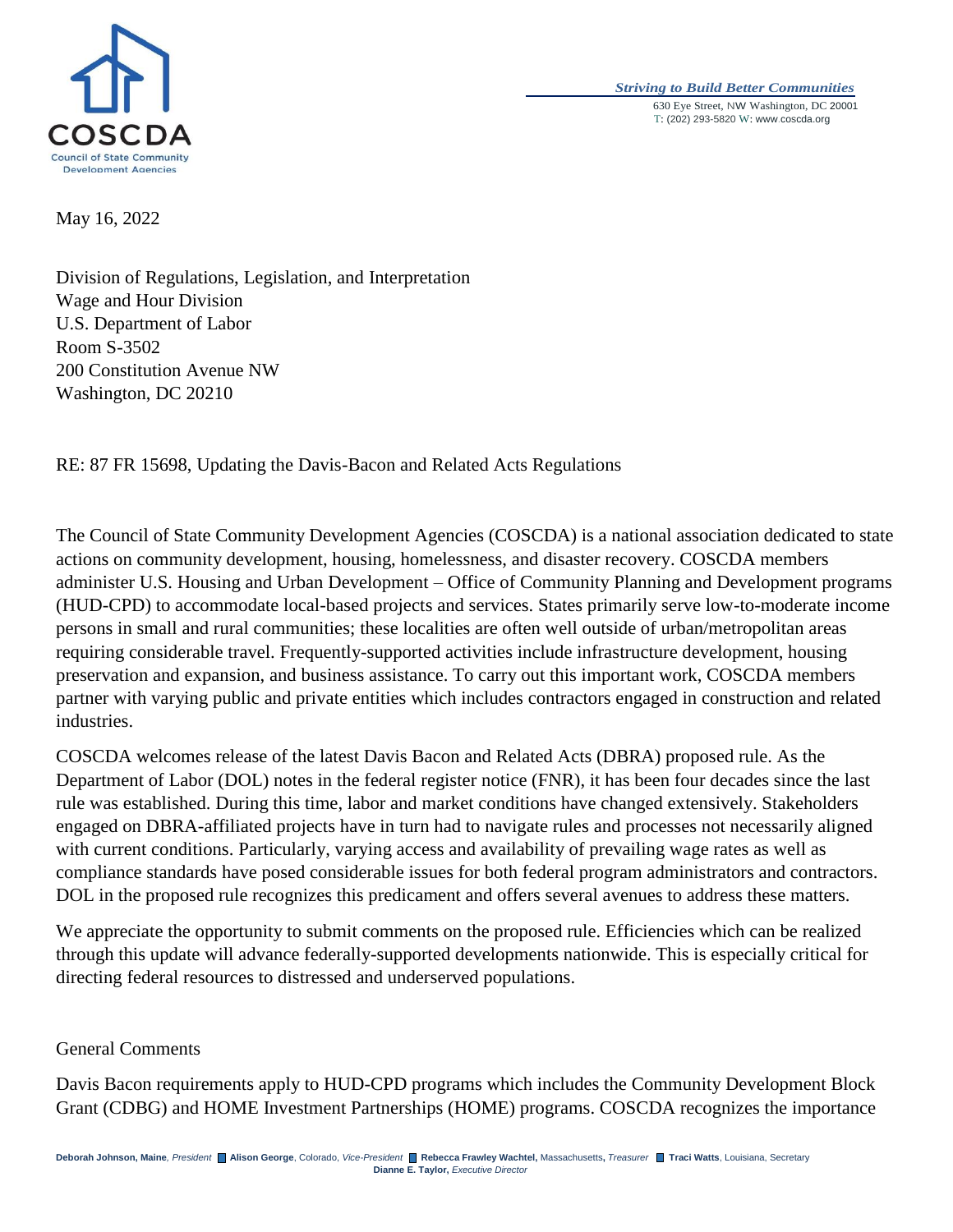of ensuring prevailing wages are paid on projects as required by federal investments. State HUD-CPD administrators aim to meet a sufficient compensation level in partnership with contractors.

HUD-CPD administrators through four decades of experience have seen the varying challenges in applying Davis Bacon which ultimately pose additional time and costs to projects. The reporting process proves difficult to complete in many jurisdictions at both the administrative and contractor levels; due to capacity and resource limitations, it is especially burdensome for smaller jurisdictions and contractors to meet this process. Further, inconsistent and delayed communications occur on wage classifications depending on the location and job. The \$2,000 project threshold set by the 1931 Davis Bacon Fair Labor Standards Act of 1931 is meaningless in 2022, a notable 91-years after the enactment of the Act. Any project funded by HUD-CPD will total well-above this level and trigger Davis Bacon compliance.

In response, COSCDA suggests several practical reforms to streamline reporting and promote efficiency in Davis Bacon compliance –

- 1. The \$2,000 project threshold is not relevant to current project development costs. Projects even on a smaller infrastructure or housing scale amount to many times more than this level. Therefore, we recommend DOL work with Congress on revising this threshold to be more responsive to modern projects. A higher project threshold means prevailing wages can be met on larger projects with multiple workers; it would also avoid additional costs incurred by Davis Bacon compliance on smaller projects.
- 2. An analysis of impediment led by DOL and HUD would determine how and to what extent Davis Bacon labor standards impact project development. The study provides an opportunity to assess outcomes associated with labor standards including project timelines and costs. A cross-agency study would also show a more program-specific examination for HUD-CPD programs. Additionally, we'd urge that this analysis include study regarding how labor standards influence utilization of diverse business enterprises, including Minority Business Enterprises (MBEs), as well as minority worker hours. With the pending rule underway, the report could be completed to show results on both current and future policies.
- 3. Improved interagency coordination would also support more efficiencies in labor standards compliance. Projects funded through HUD-CPD investments often receive other sources of public financing which also require Davis Bacon or similar labor standards. Despite meeting the same or near-same requirements on demonstrating prevailing wages, separate processes must be carried out for each funding entity. A process which, for instance, determines prevailing wages through the lead funding source - and other programs using this in their respective reporting - would streamline reporting and avoids duplicative information collection.
- 4. Improved surveying also supports better wage determinations in many places. Currently, wage classifications are difficult to secure depending on the job and location. Contractors are especially hard to reach in small and rural communities where contractors are often smaller and non-union. Since the highest survey returns are received from union-affiliated contractors and industries, it is much more challenging to attain surveys informing wage decisions in rural communities. A greater emphasis on surveying facilitates better outcomes in wages, reporting, and related compliance.
- 5. Training should also be better supported by DOL to aid contractors, administrators, and associated stakeholders in meeting Davis Bacon compliance. The availability of training tools and guidance varies by state and region. While experienced contractors and program administrators may be able to successfully meet compliance, newer contractors and administrators need training support. Training should be accessible and updated responsive to federally-supported projects.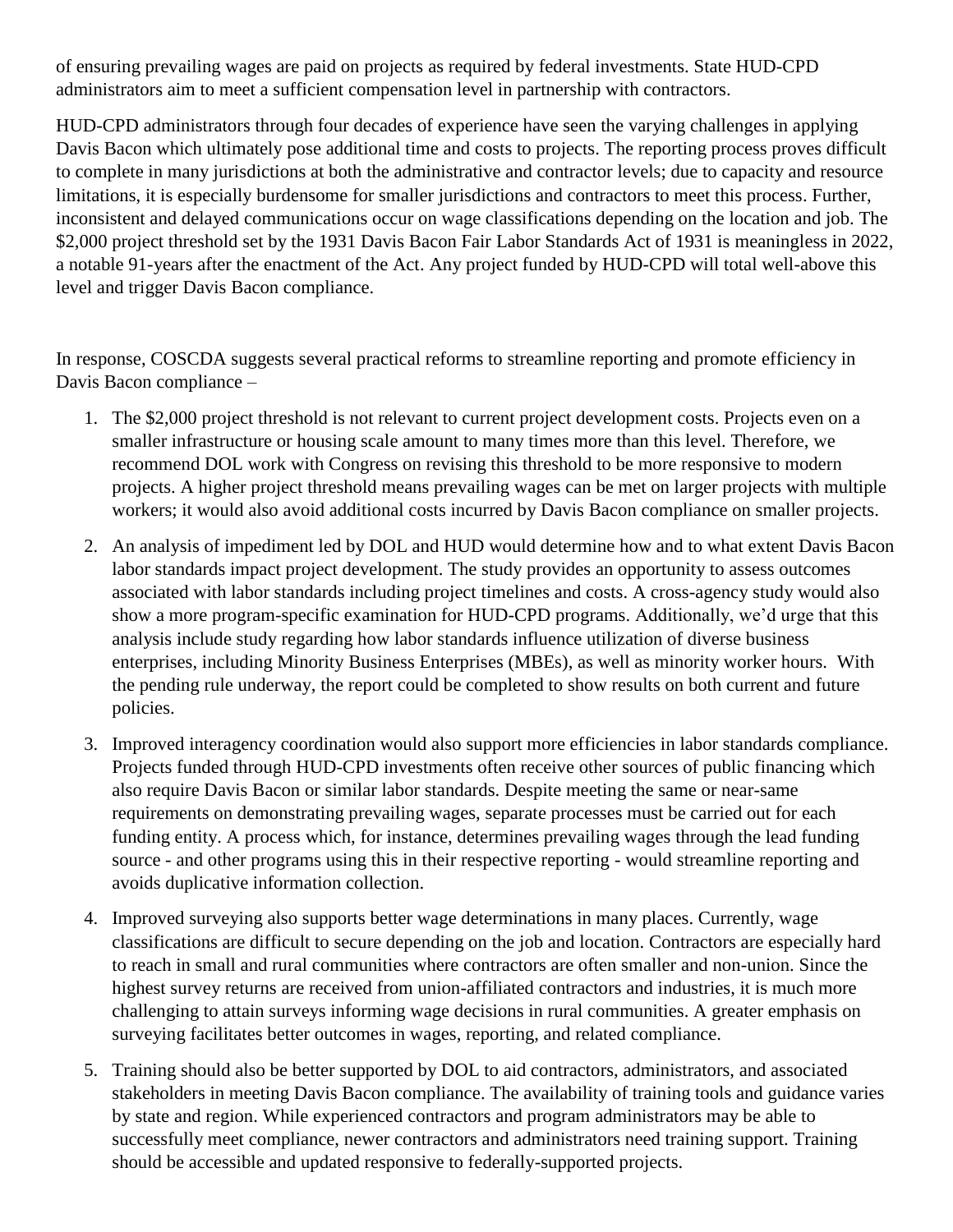- 6. Better guidance is sought for both existing and emerging wage classifications as well. A transformation of the modern economy means employed positions will adjust to meet infrastructure demands. In addition to surveying, wage determinations can be accommodated through greater monitoring of industries and tracking roles therein; these may include, for instance, roles related to broadband and weatherization.
- 7. Wage reporting timelines present challenges to contractors and adjustments should be made to better reflect employer pay periods. Davis Bacon standards maintain reporting of wages on a weekly basis. Employers however operate on a different schedule with compensation handled often bi-monthly or every two weeks. As a result, additional time and costs are incurred by the contractor to comply with Davis Bacon's weekly reporting requirement.
- 8. A revision to the on-site interview requirement would alleviate time and costs associated with current reporting. Administrative duties involved in conducting in-person interviews includes considerable time with travel to and from job sites. Direct interviews with employees can be facilitated instead through modern communications allowing a more efficient means to capture the same level of information.

Further details on these recommendations and issues in Davis Bacon compliance can be found in COSCDA's September 2021 [letter](https://coscda.org/wp-content/uploads/2021/10/COSCDA-Labor-Standards-Comments-Recommendations-September2021FINAL.pdf) to HUD's Office of Davis Bacon and Labor Standards.

## Proposed Rule

The latest rule seeks several revisions to ensuring prevailing wages on federally-supported projects. COSCDA shares the following responses to the proposed updates:

*1. The proposed rule includes several elements targeted at increasing the amount of information available for wage determinations and speeding up the determination process. In a proposal to amend § 1.3 of the regulations, the Department outlines a new methodology to expressly give the WHD Administrator authority and discretion to adopt State or local wage determinations as the Davis-Bacon prevailing wage where certain specified criteria are satisfied. Such a change would help improve the currentness and accuracy of wage determinations, as many states and localities conduct surveys more frequently than the Department and have relationships with stakeholders that may facilitate the process and foster more widespread participation. This proposal would also increase efficiency and reduce confusion for the regulated community where projects are covered by both DBRA and local or State prevailing wage laws and contractors are already familiar with complying with the local or State prevailing wage requirement.*

*The Department also proposes changes, in § 1.2, to the definition of "prevailing wage," and, in § 1.7, to the scope of data considered to identify the prevailing wage in a given area. To address the overuse of weighted average rates, the Department proposes to return to the definition of "prevailing wage" in § 1.2 that it used from 1935 to 1983. Currently, a single wage rate may be identified as prevailing in the area only if it is paid to a majority of workers in a classification on the wage survey; otherwise a weighted average is used. The Department proposes to return instead to the "three-step" method that was in effect before 1983. Under that method (also known as the 30-percent rule), in the absence of a wage rate paid to a majority of workers in a particular classification, a wage rate will be considered prevailing if it is paid to at least 30 percent of such workers. The Department also proposes to return to a prior policy on another change made during the 1981-1982 rulemaking related to the delineation of wage survey data submitted for "metropolitan" or "rural" counties in § 1.7(b). Through this change,*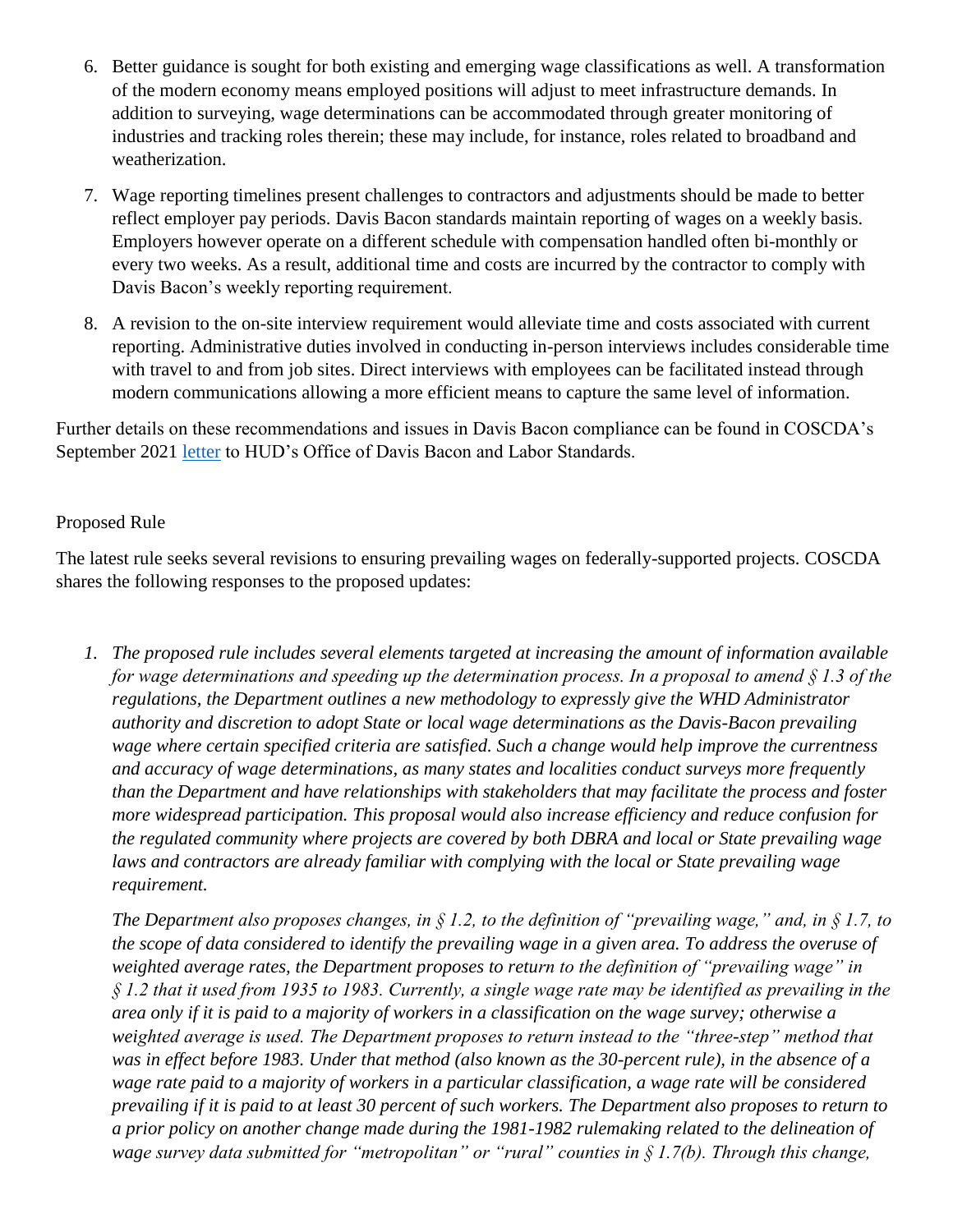*the Department seeks to more accurately reflect modern labor force realities, to allow more wage rates to be determined at smaller levels of geographical aggregation, and to increase the sufficiency of data at the statewide level.*

COSCDA views these proposals as meaningful policy changes benefitting all levels of Davis Bacon compliance. In updates to § 1.2 regarding area, the Department seeks to issue wage rate determinations with a single rate for each classification. We agree with this update to apply data from relevant counties in determining the wage rate; for instance, this is particularly supportive to broadband projects. The ability to apply state and local wage rates where federal standards are met can also be useful. If intragovernmental wages meet federal wages, the process may allow Davis Bacon reporting to avoid delays in identifying certain federal prevailing wages. On updating the prevailing wage definition and reverting to the previous determination process, we favor a change which can alleviate the need to collect widespread and often cumbersome data to determine federally-accepted wage rates. Lastly, regarding the update on wage survey data, COSCDA supports this action to improve data on wages at the local and state levels. State HUD-CPD administrators have viewed certain wage rates shared for Davis Bacon compliance as out of sync with comparable jobs and locations. An effort to enhance data for reporting purposes strengthens compliance and more accurately reflects level of wages paid by location and role.

*2. Proposed revisions to §§ 1.3 and 5.5 are aimed at reducing the need for the use of "conformances" where the Department has received insufficient data to publish a prevailing wage for a classification of worker—a process that currently is burdensome on contracting agencies, contractors, and the Department. The proposed revisions would create a new procedure through which the Department may identify (and list on the wage determination) wage and fringe benefit rates for certain classifications for which WHD received insufficient data through its wage survey program. The procedure should reduce the need for conformances for classifications for which conformances are often required.* 

COSCDA acknowledges the need to improve data on wages per role and industry, and welcomes this effort to accommodate wages in cases which information is inadequate. Lacking data on wages and benefits of certain roles may result in delayed compensation and additional administrative tasks. Instead, DOL's revised approach should promote transparency and help contractors and program administrators move forward sooner on wage determinations. It is suggested here that the agency produce the updated process to replace conformances with stakeholders involved; a pilot or trial development on a smaller scale may help to address any issues ahead of a wider launch.

*3. The Department also proposes to revise § 1.6(c)(1) to provide a mechanism to regularly update certain non-collectively bargained prevailing wage rates based on the Bureau of Labor Statistics Employment Cost Index. The mechanism is intended to keep such rates more current between surveys so that they do not become out-of-date and fall behind prevailing rates in the area.* 

In echoing similar statements on collecting better data, COSCDA supports this development to maintain updates on certain non-collectively bargained prevailing wage rates. Accurate and timely data on wages and benefits helps stakeholders at all levels of federal prevailing wages. Workers outside of collectively bargained roles can be compensated fairly – even without information readily available compared to peers in other collective bargained positions. Contractors and program administrators also benefit by obtaining more relevant information which accommodates project development especially budgeting and prevailing wage reporting. Finally, COSCDA welcomes the Department's intent to identify and retain workers' email addresses, and the activity may be an additional way to send interview forms.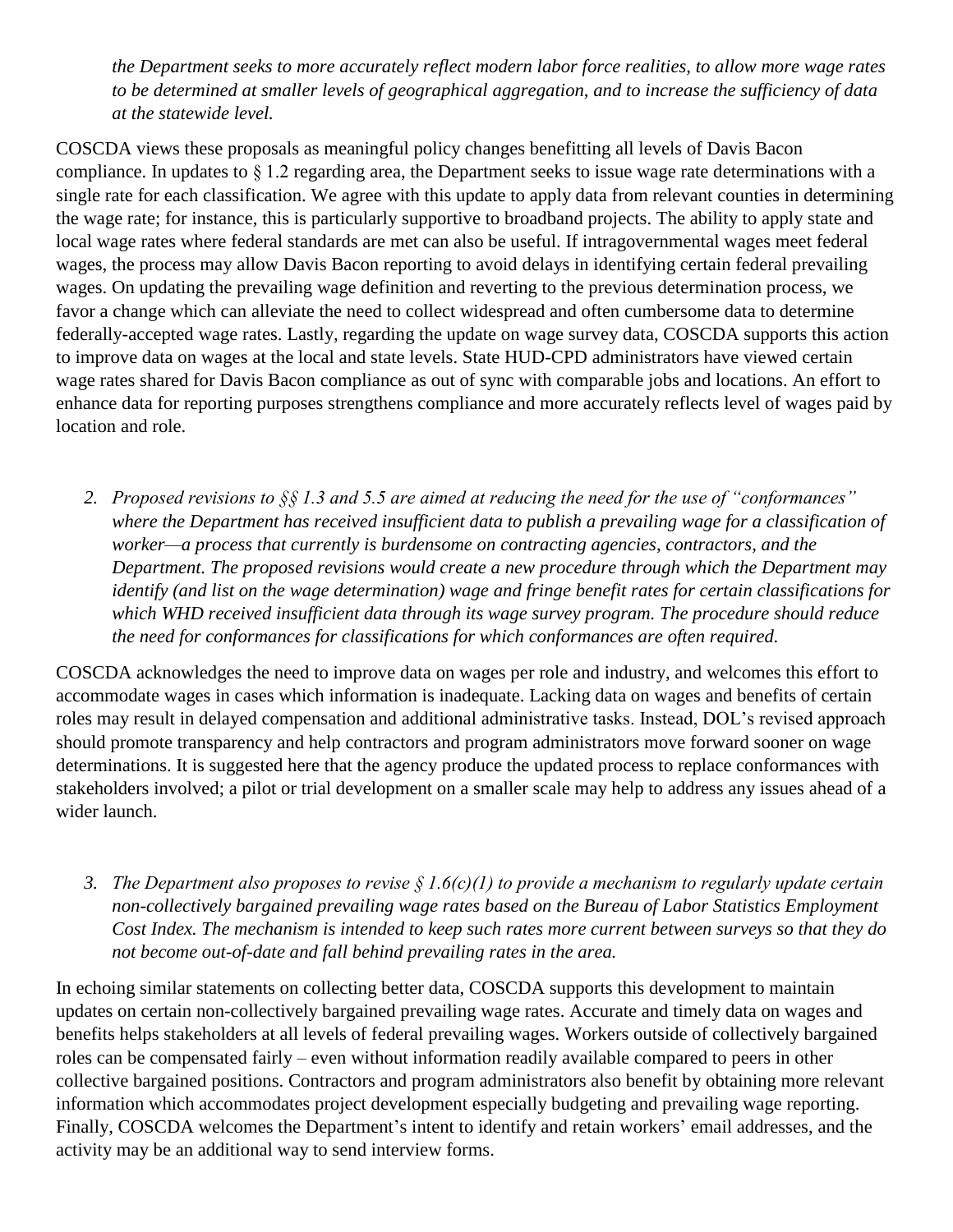*4. The Department also seeks to strengthen enforcement in several critical ways. The proposed rule seeks to address the challenges caused by the omission of contract clauses. In a manner similar to its rule under Executive Order 11246 (Equal Employment Opportunity), the Department proposes to designate the DBRA contract clauses in § 5.5(a) and (b), and applicable wage determinations, as effective by "operation of law" notwithstanding their mistaken omission from a contract. This proposal is an extension of the retroactive modification procedures that were put into effect in § 1.6 by the 1981-1982 rulemaking, and it promises to expedite enforcement efforts to ensure the timely payment of prevailing wages to all workers who are owed such wages under the relevant statutes.* 

COSCDA agrees with actions to secure adequate compensation for workers in a timely manner. Improved enforcement as outlined in the proposed rule should be pursued however not at the expense of either contractor or program administrator. Renewed practices to expedite wages should be completed without added time or costs incurred by employers or program administrators. Revised enforcement activities therefore should be carried out in a way that can complement current processes and avoid putting added responsibilities on these other parties. COSCDA also supports the proposal to use electronic signatures on payrolls.

*5. In addition, the Department proposes to include new anti-retaliation provisions in the Davis-Bacon contract clauses in new paragraphs at §§ 5.5(a)(11) (DBRA) and 5.5(b)(5) (Contract Work Hours and Safety Standards Act), and in a new section of part 5 at § 5.18. The new language is intended to ensure that workers who raise concerns about payment practices or assist agencies or the Department in investigations are protected from termination or other adverse employment actions.*

*Finally, to reinforce the remedies available when violations are discovered, the Department proposes to clarify and strengthen the cross-withholding procedure for recovering back wages. The proposal does so by including new language in the withholding contract clauses at §§ 5.5(a)(2) (DBRA) and 5.5(b)(3) (Contract Work Hours and Safety Standards Act) to clarify that cross-withholding may be accomplished on contracts held by agencies other than the agency that awarded the contract. The proposal also seeks to create a mechanism through which contractors will be required to consent to cross-withholding for back wages owed on contracts held by different but related legal entities in appropriate circumstances if, for example, those entities are controlled by the same controlling shareholder or are joint venturers or partners on a Federal contract. The proposed revisions include, as well, a harmonization of the DBA and Related Act debarment standards.* 

While COSCDA has no specific comments or response on these proposals, we concur with the agency's engagement on anti-retaliation practices and efforts to recover back wages.

Thank you again for your consideration and opportunity to weigh in on the proposed Davis Bacon rule. Overall, the changes included in the rule would provide critical updates to federal labor standards and appropriately respond to ongoing challenges in wage determination and reporting. Further, COSCDA emphasizes the need to partner with stakeholders on implementing these changes. State administrators of HUD-CPD programs are available to further engage on applying any new concepts to implementation. We also request consideration to the aforementioned issues and recommendations offered in the opening comments. Updates to address these challenges outlined are not only welcomed but necessary to reduce time and costs associated with enforcing prevailing wage rates.